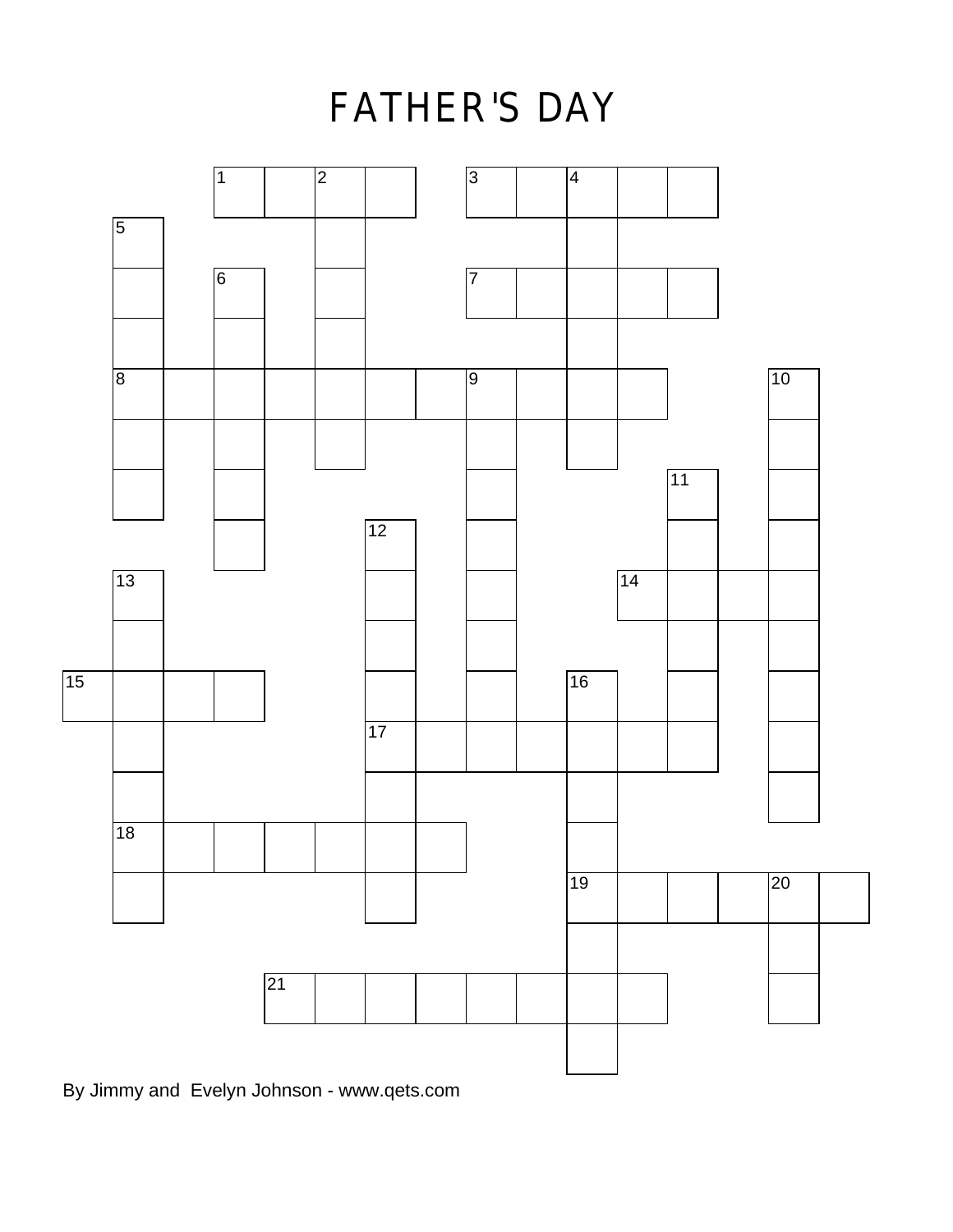# **FATHER'S DAY**

### **ACROSS**

- **1** Woman to whom a man is married
- **3** Brother of one's father or mother
- **7** Gathering of people to celebrate or have fun
- **8** Having a great ability to reason and understand
- **14** Having understanding and good judgment about what is true or good
- **15** Helpful
- **17** Man who is married
- **18** Instructor
- **19** Truthful
- **21** Person that is the source for or supplier of what is needed

### **DOWN**

- **2** Group made up of parents and their children
- **4** Worry or concern
- **5** Cheerful, friendly, and merry
- **6** Dad
- **9** Willing to give or share
- **10** Person who guards against harm or danger
- **11** Person whom you know well and like and who likes you
- **12** Expression of mirth
- **13** Capacity to do something
- **16** A person's female child
- **20** A person's male child